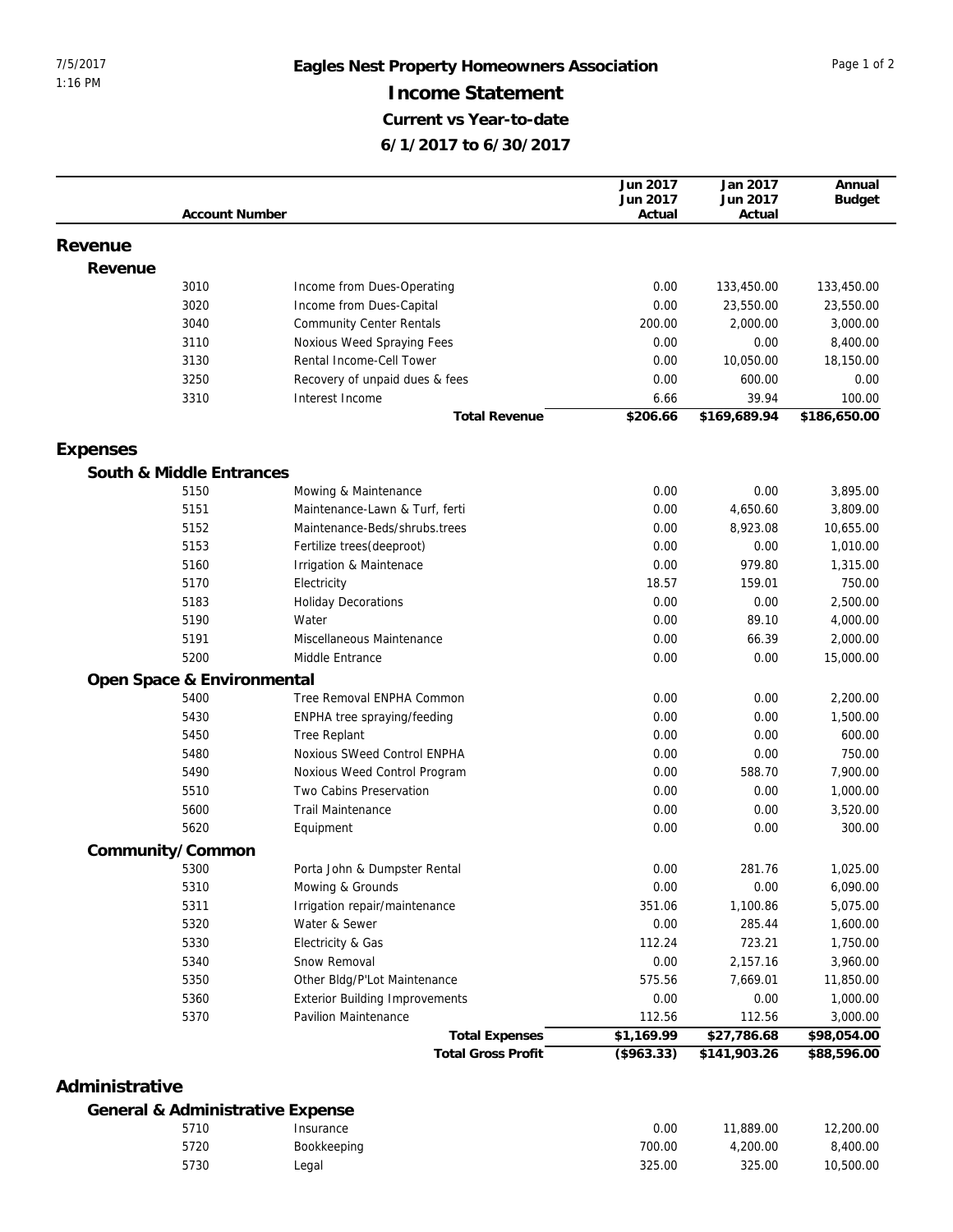|                       |                                         | Jun 2017     | Jan 2017     | Annual        |
|-----------------------|-----------------------------------------|--------------|--------------|---------------|
|                       |                                         | Jun 2017     | Jun 2017     | <b>Budget</b> |
| <b>Account Number</b> |                                         | Actual       | Actual       |               |
| 5750                  | <b>Dues Collections Costs</b>           | 0.00         | 4,795.33     | 5,200.00      |
| 5760                  | Data Base Management                    | 100.00       | 600.00       | 1,200.00      |
| 5770                  | Transfer fees                           | 0.00         | 90.00        | 210.00        |
| 5780                  | Property Taxes                          | 0.00         | 740.49       | 750.00        |
| 5820                  | Annual Meeting                          | 0.00         | 4,955.47     | 5,500.00      |
| 5830                  | Awards & Recognition                    | 0.00         | 0.00         | 1,000.00      |
| 5840                  | Communications                          | 309.52       | 883.07       | 1,140.00      |
| 5850                  | <b>Sub Association Projects</b>         | 0.00         | 0.00         | 6,550.00      |
| 5851                  | <b>Other Events</b>                     | 0.00         | 480.17       | 2,100.00      |
| 5852                  | <b>Community Center Reservations</b>    | 0.00         | 1,315.00     | 2,150.00      |
| 5860                  | Office Supplies & Expenses              | 7.08         | 184.82       | 1,250.00      |
| 5861                  | New Development Review                  | 0.00         | 0.00         | 1,000.00      |
| 5870                  | Computer & Web Expenses                 | 5.00         | 440.17       | 3,120.00      |
| 5900                  | <b>Independent Contractors</b>          | 730.00       | 4,380.00     | 11,072.00     |
| 5910                  | Expenses shared w/ DRC                  | 0.00         | 0.00         | (1,000.00)    |
|                       | <b>Total Administrative</b>             | \$2,176.60   | \$35,278.52  | \$72,342.00   |
|                       | Total Net Income (Loss) From Operations | (\$3,139.93) | \$106,624.74 | \$16,254.00   |
|                       | Total Net Income (Loss)                 | (\$3,139.93) | \$106,624.74 | \$16,254.00   |
|                       |                                         |              |              |               |